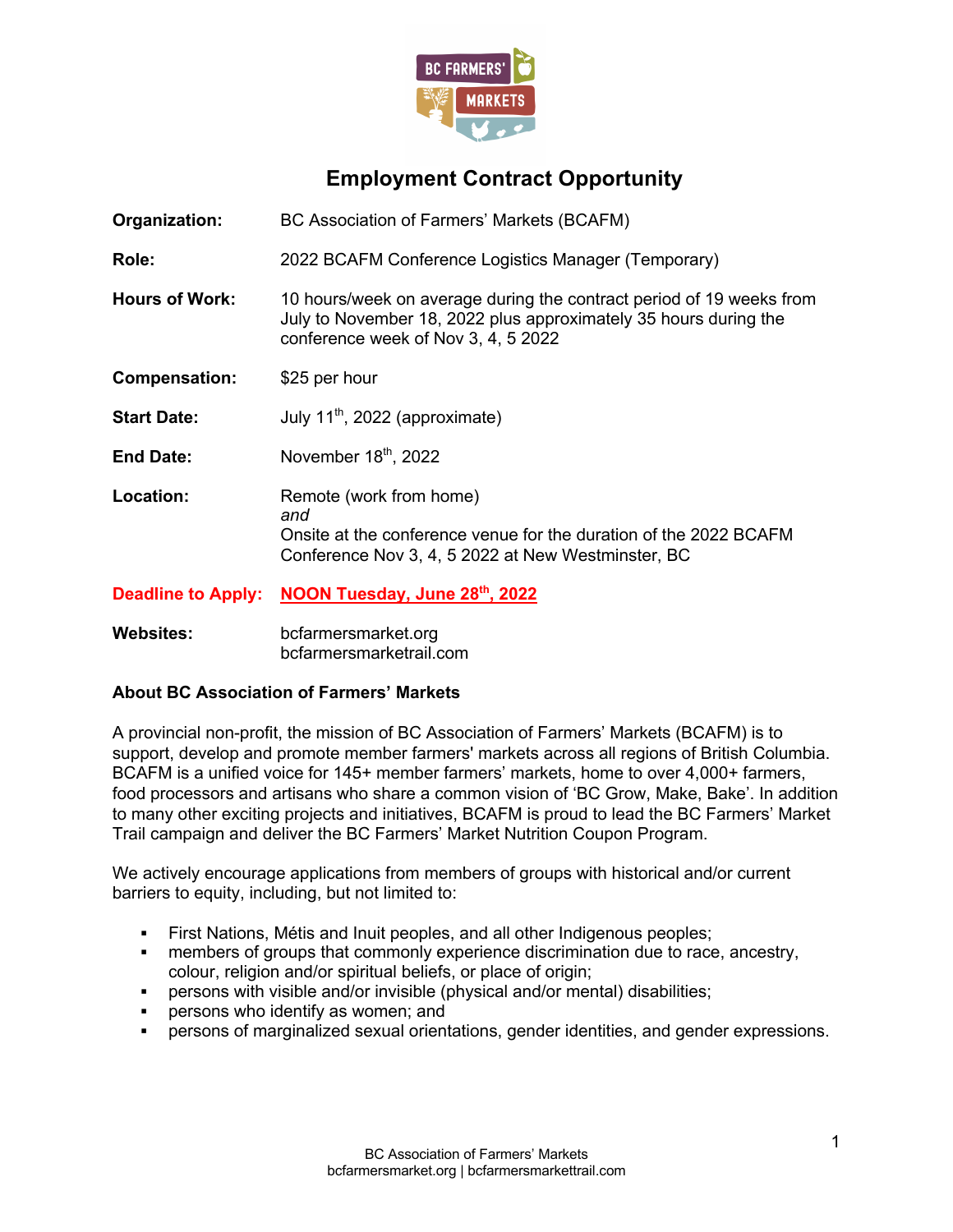

## **About this Role: Conference Logistics Manager**

BCAFM is seeking a friendly, detail-oriented, highly organized person with direct event management experience to provide and execute a critical path schedule organizing logistics for the 2022 BC Farmers' Market Conference to be held on November 3, 4, 5, 2022 at New Westminster, British Columbia. The Conference Logistics Manager will organize facilities and manage all event details such as location/venue, catering, AV, entertainment, transportation, registration, attendee list and special guests. The Conference Logistics Manager will report directly to the BCAFM Conference management team.

## **Employment Contract Summary**

The BCAFM Conference Logistics Manager is a temporary contract employee who will guide conference design and logistics and execute this much anticipated 3 day education and networking event for BCAFM member farmers' markets, vendors and stakeholders.

## **PRIMARY RESPONSIBILITIES**

## **Planning**

- Refine, manage, and execute a conference event logistical plan and timeline
- Organize additional logistical needs for the following social activities such as the Opening Reception, Pecha Kucha, Awards Event and making linkages to other partnerships
- Support production of marketing and design materials
- Coordinate design of promotional materials
- Coordinate with Communications Team distribution of all promotional materials and registration information
- Update bcfarmersmarket.org website
- Provide catering recommendations and logistics
- Organize technology requirements
- Assist with choosing speakers and collecting speaker information (bio, requirements)
- Assist with recruiting keynote speakers and land acknowledgment speaker
- Plan detailed timelines (VIP's, plenary, keynote speakers, performers, workshop content and facilitators, etc)
- Recruit new and returning volunteers
- Organize virtual attendance options (if applicable)
- Organize travel, accommodation deals for attendees
- Execute creation of physical awards
- Arrange Silent Auction donations from community and attendees
- Apply conference travel subsidy program (application) manage logistics
- Provide a written update and verbal update to the Conference Planning Committee